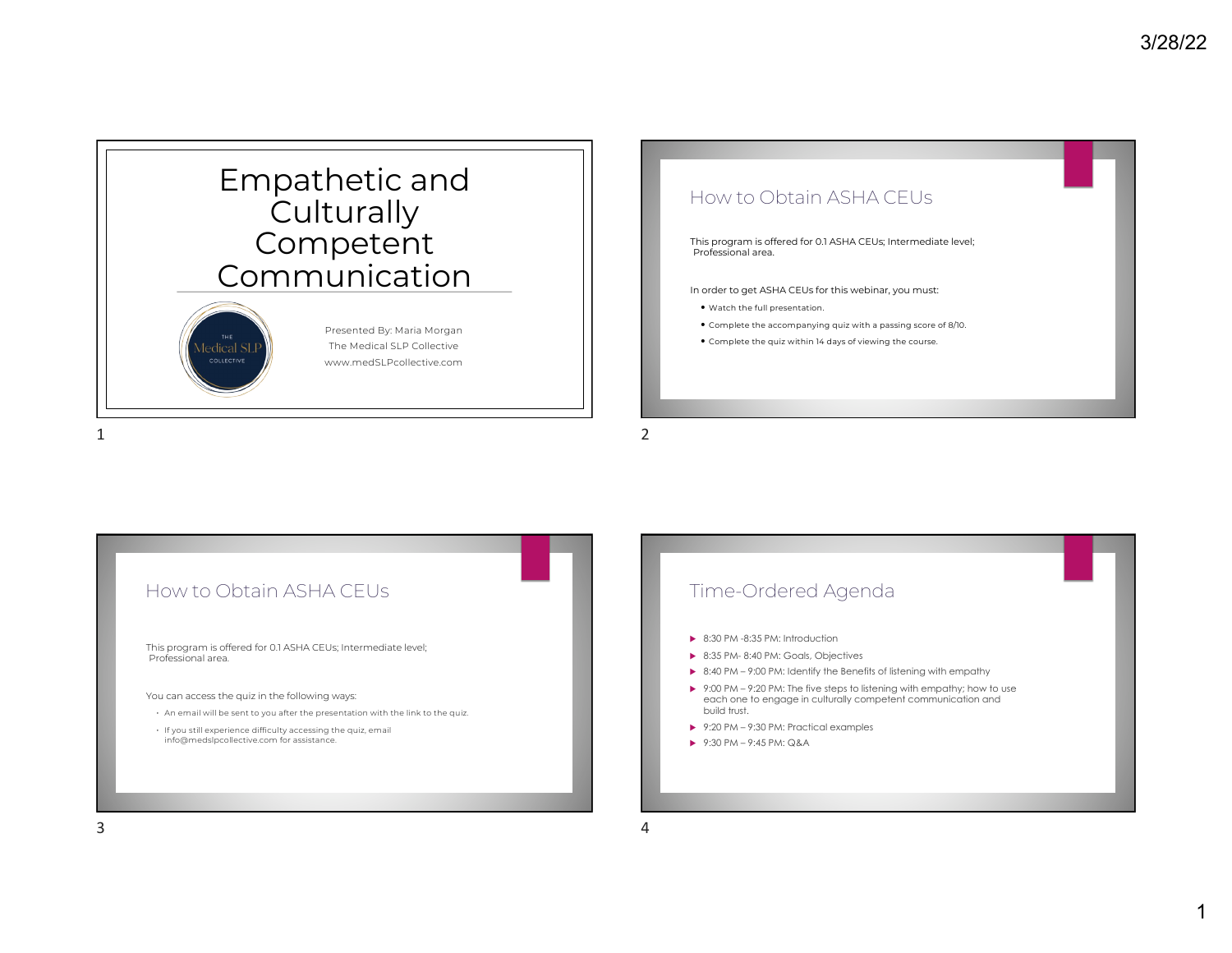## Disclosure Statements

#### *Financial:*

 $\blacktriangleright$  Maria Morgan is a consultant for Equity in Motion. She will receive a speaking fee for this course from the Medical SLP Collective.

#### u*Nonfinancial:*

 $\blacktriangleright$  Maria Morgan has no non-financial disclosures.

# Learner Objectives

- After watching this presentation, the participant will be able to:
- 1. Learners will identify the benefits of listening with empathy.
- 2. Attendees will list the five steps of listening with empathy to engage in culturally competent communication and trust building.
- 3. Learners will identify examples of listening with empathy.

6

### A Little About Me

u Maria Morgan has spent most of her career reviewing, developing, and implementing programming and policy focused on equity and inclusion through her work in health care and education. She previously practiced law in Kansas City, where she focused on matters involving employment discrimination, harassment, and civil rights<br>issues while serving as a labor and employment and education lawyer<br>in law firms and corporations. Her employers leveraged her experience<br>as a plaintiffs at leadership teams on equity and inclusion as well as employment issues. Maria worked as Staff Counsel for Health Midwest where she<br>was responsible for all aspects of employment law for the 13-hospital<br>system. While at Health Midwest, Maria led a team charged with<br>developing a cultural Doctorate degree from the University of Missouri – Kansas City and an undergraduate degree from the University of Missouri – Columbia.



Equity in Motion Consulting equitynmotion@gmail.com 816.591.6967



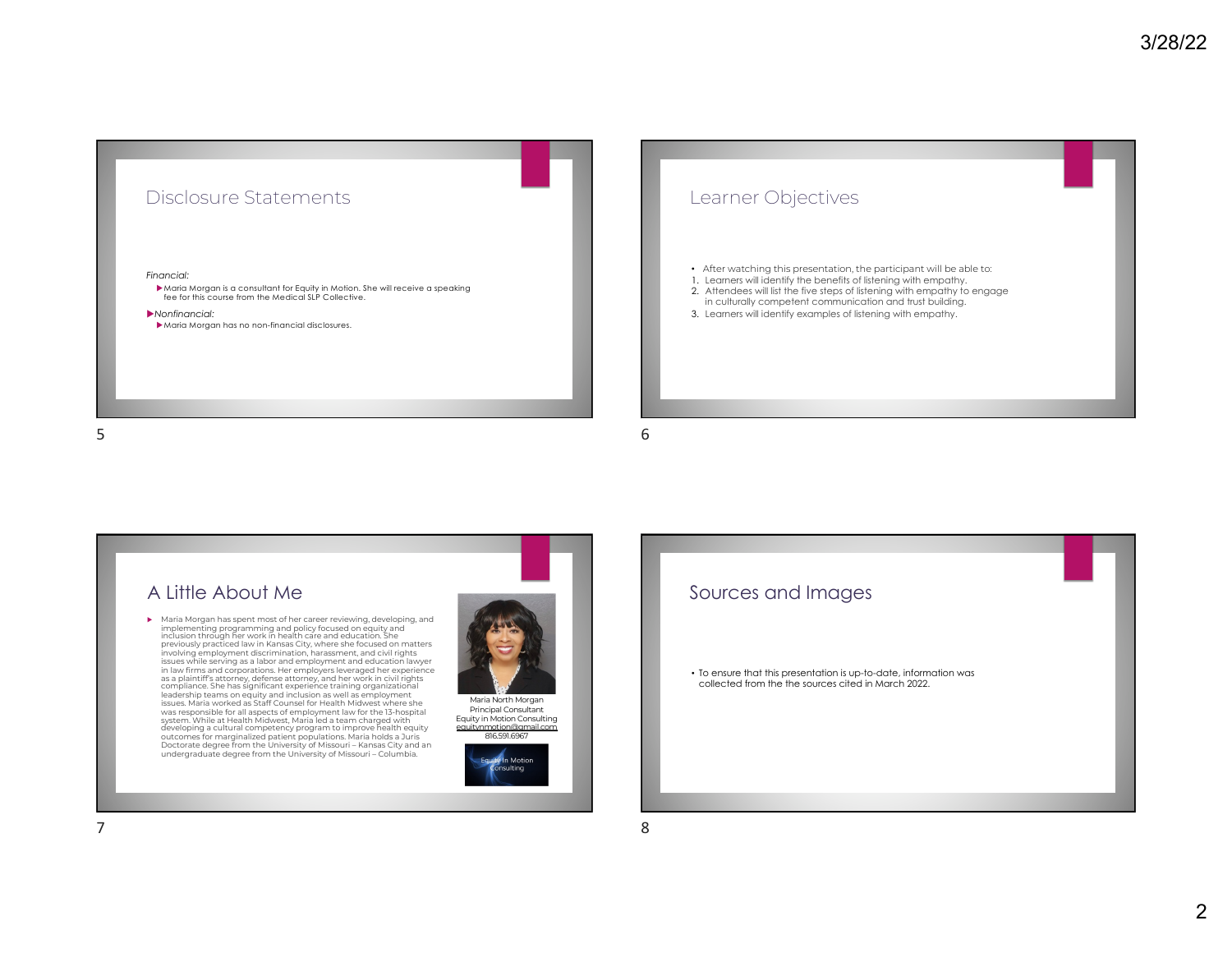"**With empathy, we don't direct, we follow. Don't just do something, be there."** 

**Marshall Rosenberg, PhD Founder of the Center for Nonviolent Communication**



9





10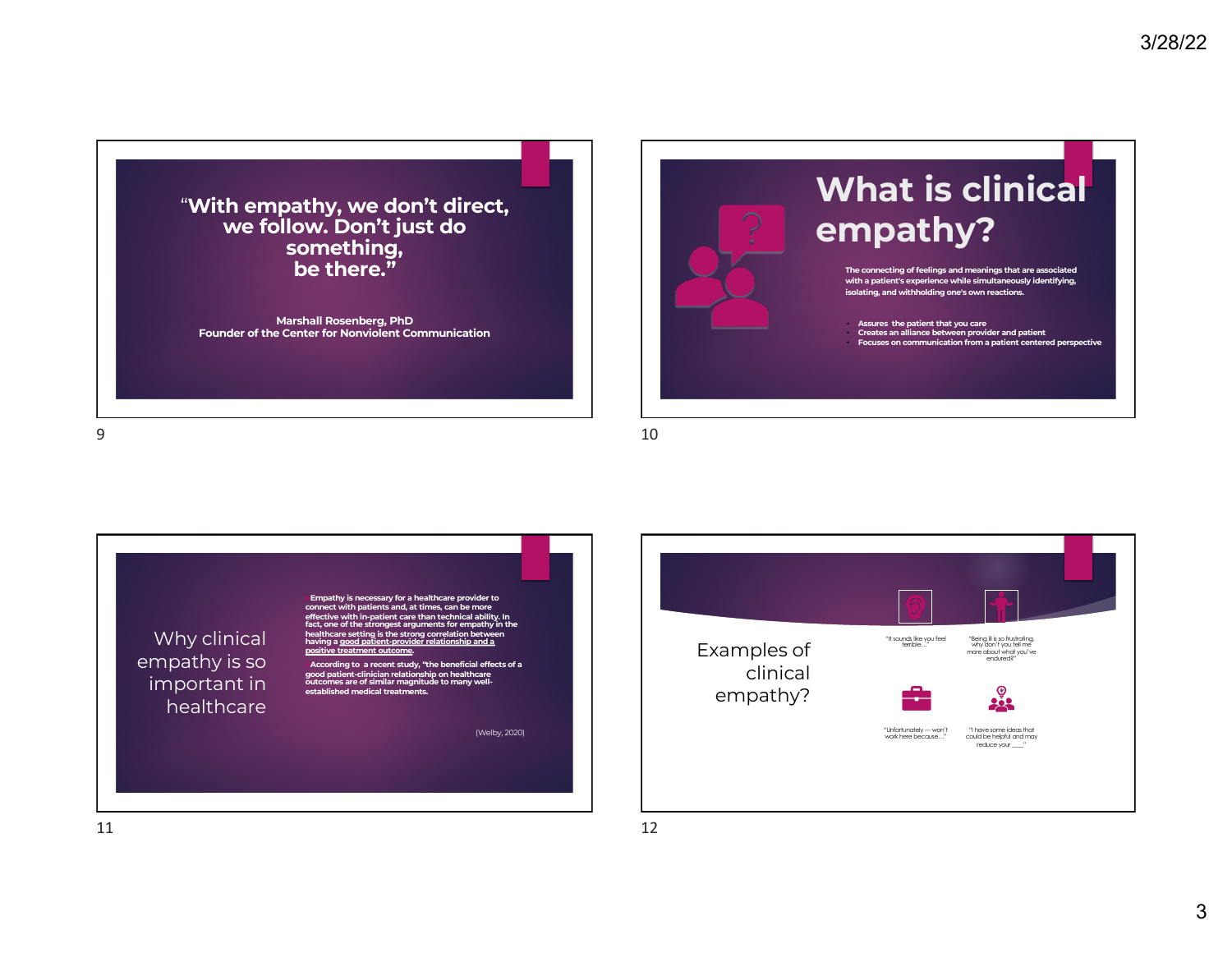

- <sup>à</sup> IMPROVES THE PHYSICIAN PATIENT RELATIONSHIP.
- CAN LEAD TO GREATER PROFESSIONAL SATISFACTION.
- INCREASED COLLABORATION AMONG CO-WORKERS.

When a patient feels caring, and competence is high - connection and trust is created.

When a patient feels caring, and competence is low – distrust is created.

When caring is low, and competence is high – respect can be created.

(Welby, 2020)

13



14

Eight steps to listening with empathy in your clinical practice **Decide to connect with empathy** 

**Listen for underlying feelings** 

u **Use subtle cues to convey that you are listening intently and honor the first "golden moments" – Start the appointment by making eye contact** 

u **Listen for underlying needs or values- Let your patient know you are listening – Be aware of your body language**

(American Medical Association, 2015)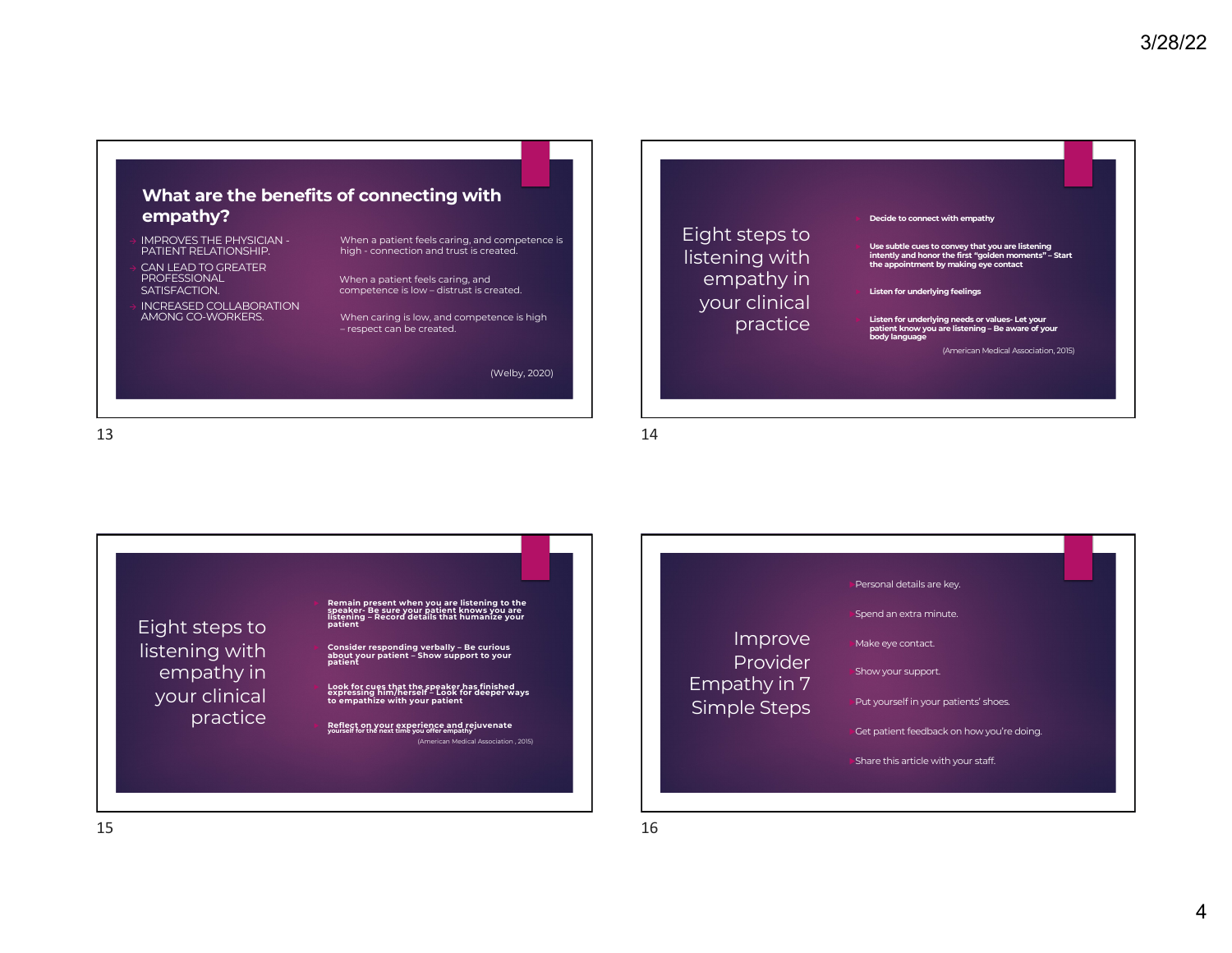

u**Although the nursing team did everything right, you would probably leave the doctor's office feeling unsure: No one acknowledged your distress due to the pain. No one seemed to understand. No one showed you empathy.**

### **Challenge your own prejudices and stereotypes**

There will always be people in our lives who<br>we're not comfortable around. Whether it's a<br>coworker who you think doesn't like you, or a<br>friend's friend who always makes you feel<br>awkward and underdressed, discomfort is **inevitable. But it often stems from our own prejudice and assumptions.**

Put yourself in the other person's position. Since<br>no one's life is perfect, what might their<br>struggles be? What do they want? Find out this<br>information by trying to get to know this person.<br>Finding common ground is a grea

(Welby, 2020)

17





20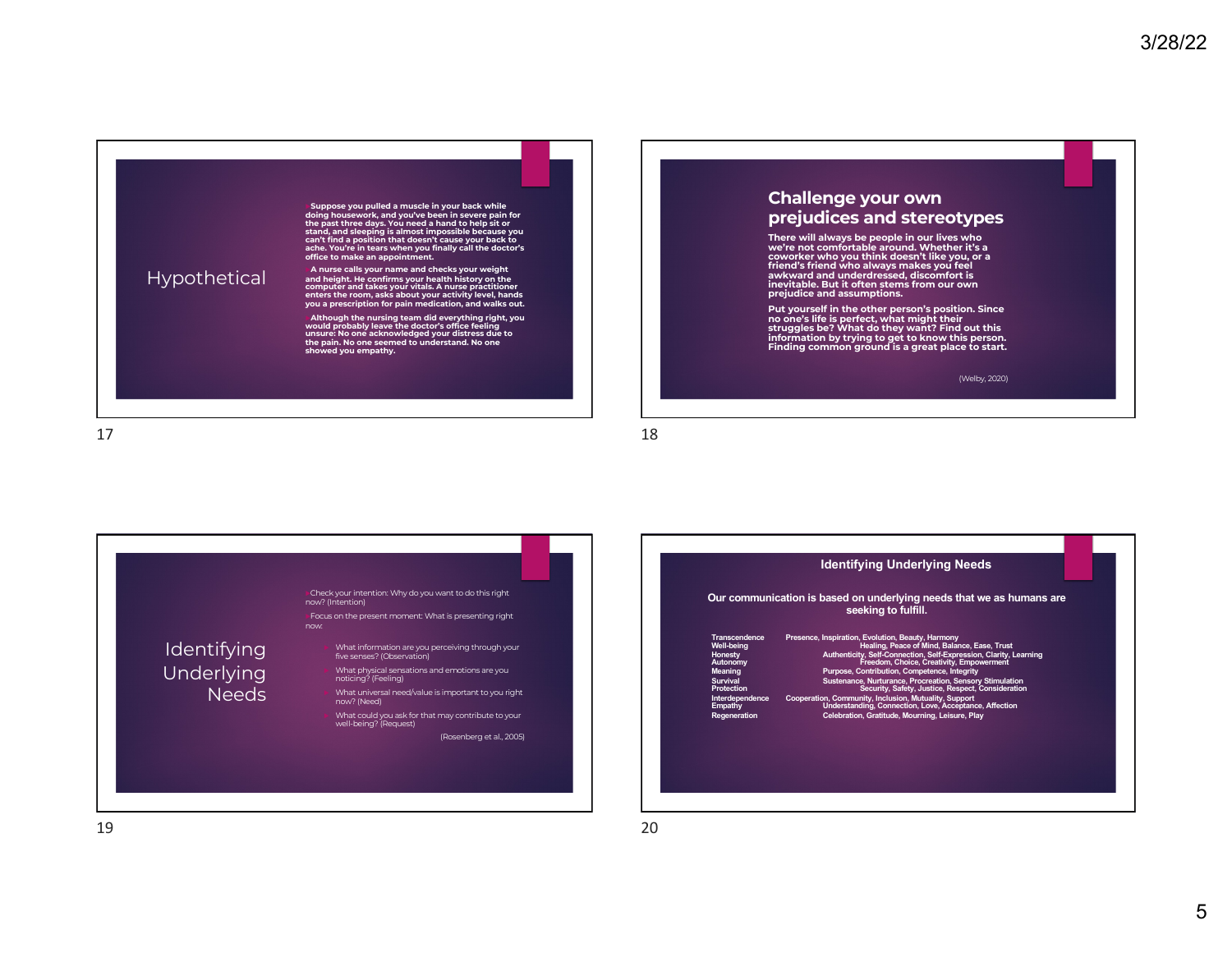### **Culturally Competent Patient Communication Why It is So Important**

Patients bring to the healthcare encounter cultural<br>backgrounds, beliefs, practices, and languages that<br>require culturally competent communication to maximize the<br>quality of care they receive. For instance, patients and **providers may have different understandings of the relationships among illnesses, illness symptoms, etiology, expectations about appropriate treatment, and what is expected of them in the process.**

21



22

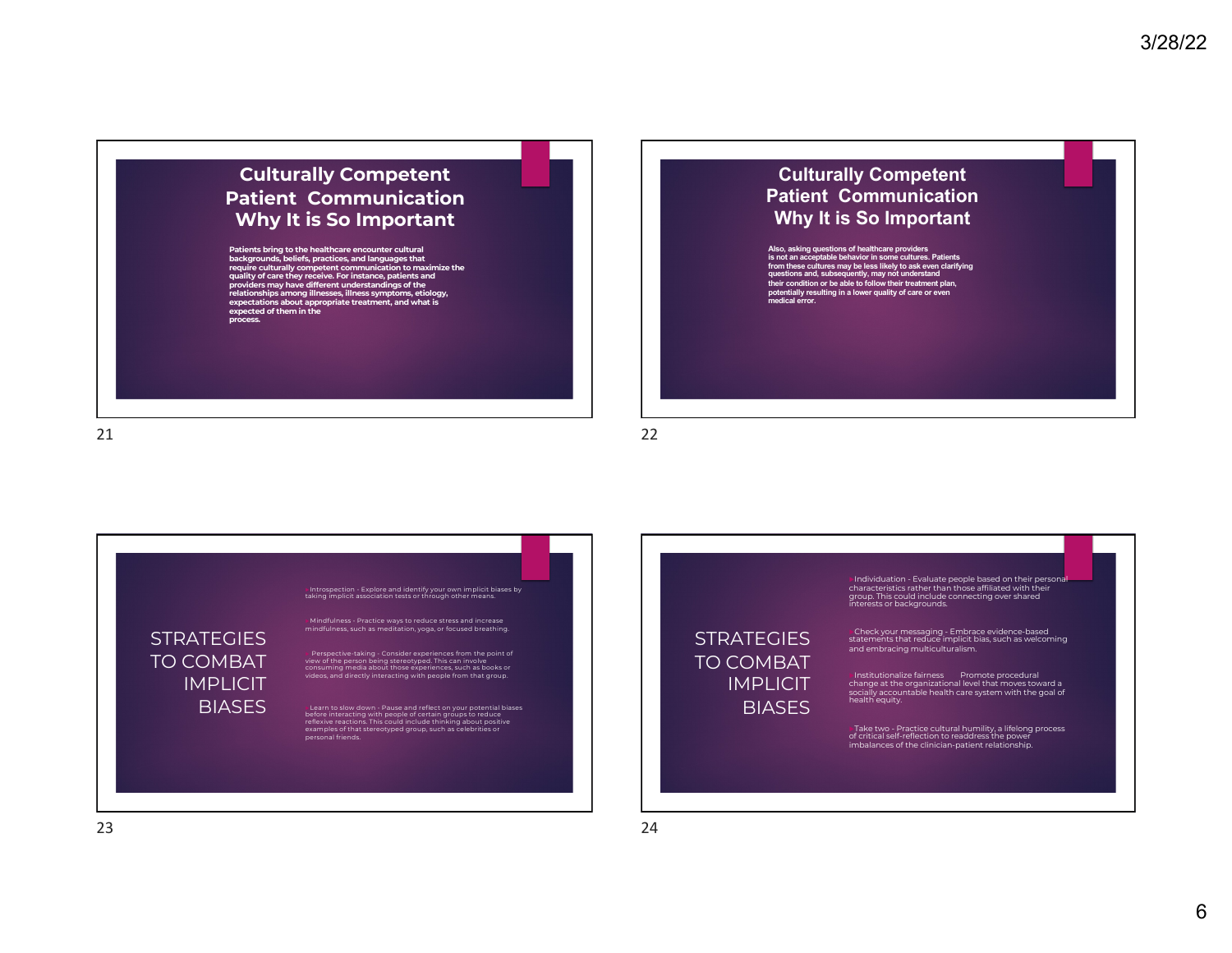

#### **Social Perspective Taking Perspective Taking Theories**

#### **Simulation theory**

We mentally place ourselves in the other person's shoes, attempting to simulate what the target thinks.

#### **Implicit theory**

We use our general knowledge and implicit theories about other people to infer the target's mental States.

25

26

Skills and attributes that can be used to enhance **Social** Perspective Taking

### u• Cultivating self-awareness

 $\cdot\cdot$  Being open, curious, and willing to take interpersonal risks

- $\mathbf{b}$  Being able to cope with uncertainty  $\cdot \cdot$  Observing and listening carefully to the other person
- ►• Cultivating empathy toward another person's<br>thoughts and feelings, as a means to enhance
- perspective-taking  $\cdot$  Resisting snap judgments and delaying response
- $\cdot$  Forming a perception and then checking its accuracy  $\nu$  Inviting feedback and clarifying communication
- $\triangleright$  Taking action based on the entire process and the completed SPT communication loop

Additional Relevant **Skills** 

- Predicting what people are going to talk about or do  $\cdot$  Guessing at unknown words or phrases
- **⊳∙** Using knowledge of the subject to help increase<br>understanding  $\cdot$  Identifying relevant and ignoring irrelevant information
- ▶• Retaining relevant information (note-taking,<br>summarizing)
- $\cdot$  Recognizing discourse markers and cohesive devices • Understanding intonation, stress, gestures, facial<br>expressions, etc.

 $\nu$  Inferring, e.g., speakers' attitudes or intentions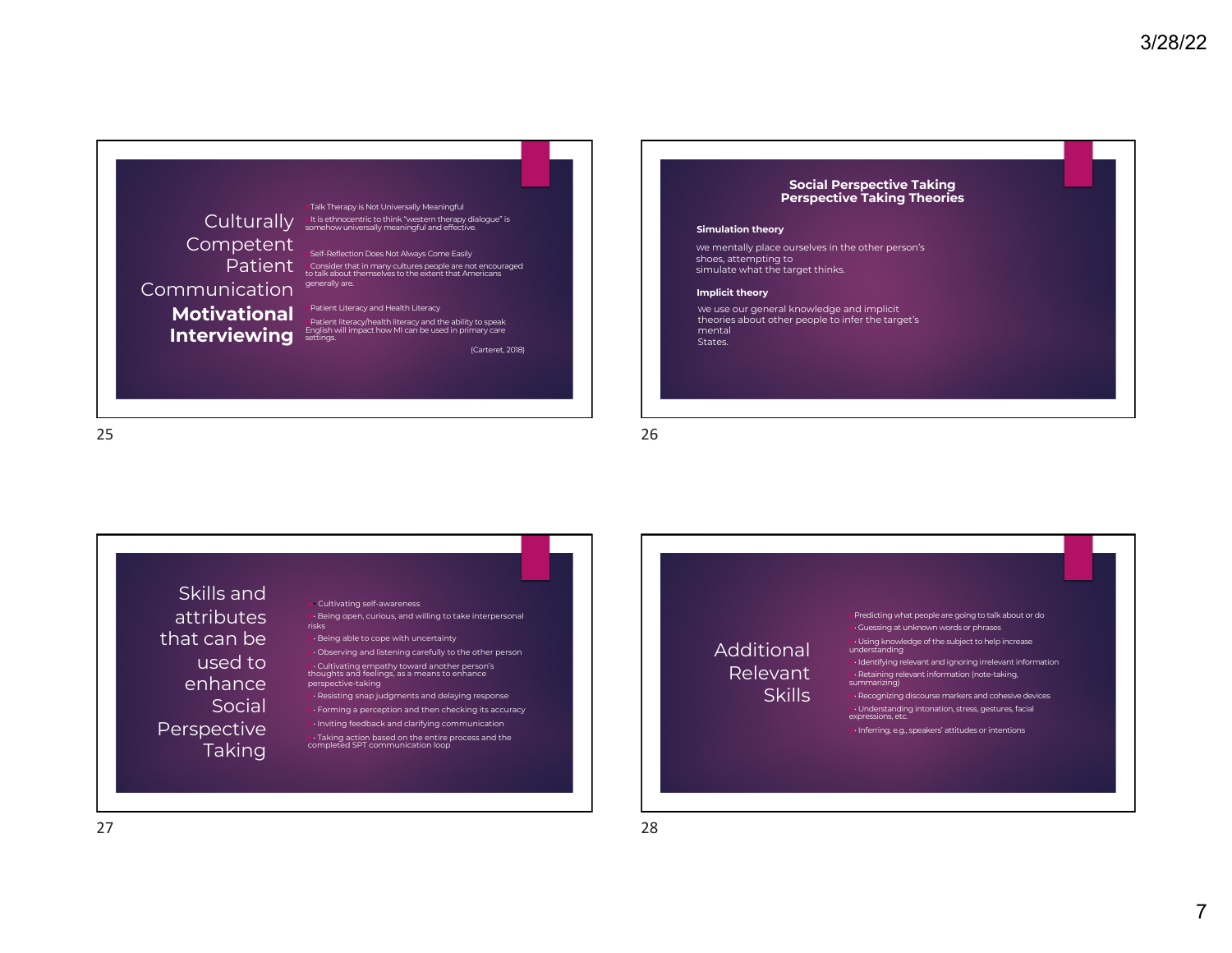

### Taking the Perspective of a Culturally Different **Other**

#### u**Ethnocentrism**

uTo overcome one's native ethnocentrism, Hoopes (1979) argues individuals can undertake a

series of steps in the following order:

u• Cultivate awareness of other cultures

u• Understand cultural relativism and difference  $\cdot$  Accept and respect those differences

 $\cdot$  Appreciate and value those differences **►•** Adopt new attitudes and behaviors, including ones that support cultural assimilation  $\cdot\cdot$  Assimilate and acculturate

(Roan et al., 2009)

29



### **Communication Challenges**

**It is important to note individuals usually get feedback from others when they are** *not understood***. In contrast, they rarely get unsolicited feedback when they are** *misunderstood***. Thus, one must "check in" to ensure their message has been interpreted correctly. People make choices when they get into communicative trouble: they may give up on or revise their communication goals or they may try new strategies to succeed in communicating. Crucial skills that aid in communication understanding include message adjustment, clarification and confirmation requests, mime and gesture, appeals for help, paraphrasing, guessing from context, reactive communication that elicits new input, laughter, nonverbal expressions of empathy, and engaged body language.**

(Byram, 1997; Matsumoto & Juang, 2004).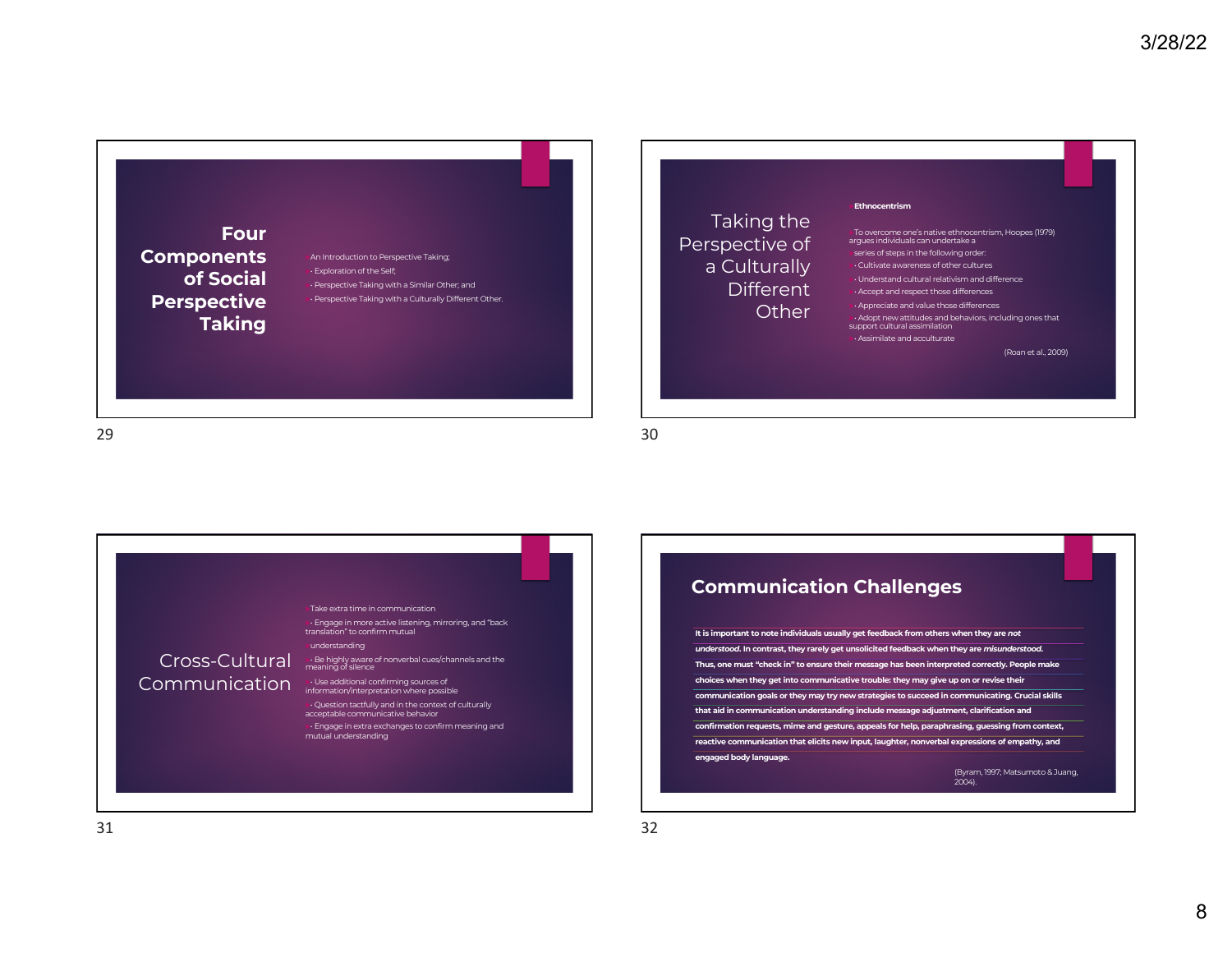### **Cultural** Communication **Challenges**

 $\bullet$  When patients and providers speak the same native language, patients are more likely to report positive physical and mental health outcomes. Alternatively, patients' inability to communicate in their native language could lead to delays in care, fewer or missed appointments, nonadherence to therapy, and medical error.

# Communication Challenges

Cultural Miso, asking questions of healthcare providers is not always<br>Cultural an acceptable behavior in some cultures. Patients from these cultures may be less likely to ask even clarifying<br>questions and, subsequently, may not understand their<br>condition or be able to follow their treatment plan,<br>potentially resulting in a lower quality of care or even<br>m

34





36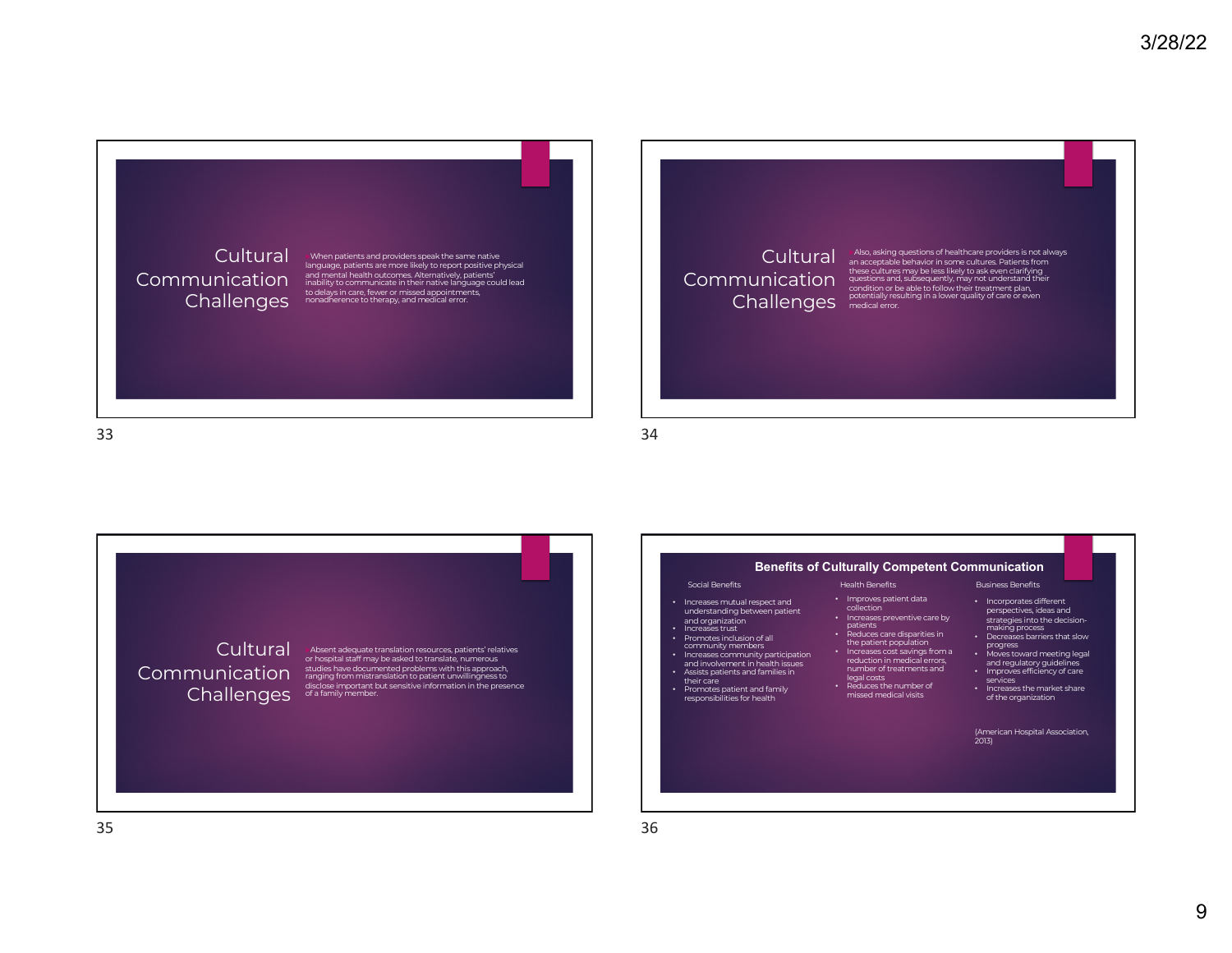